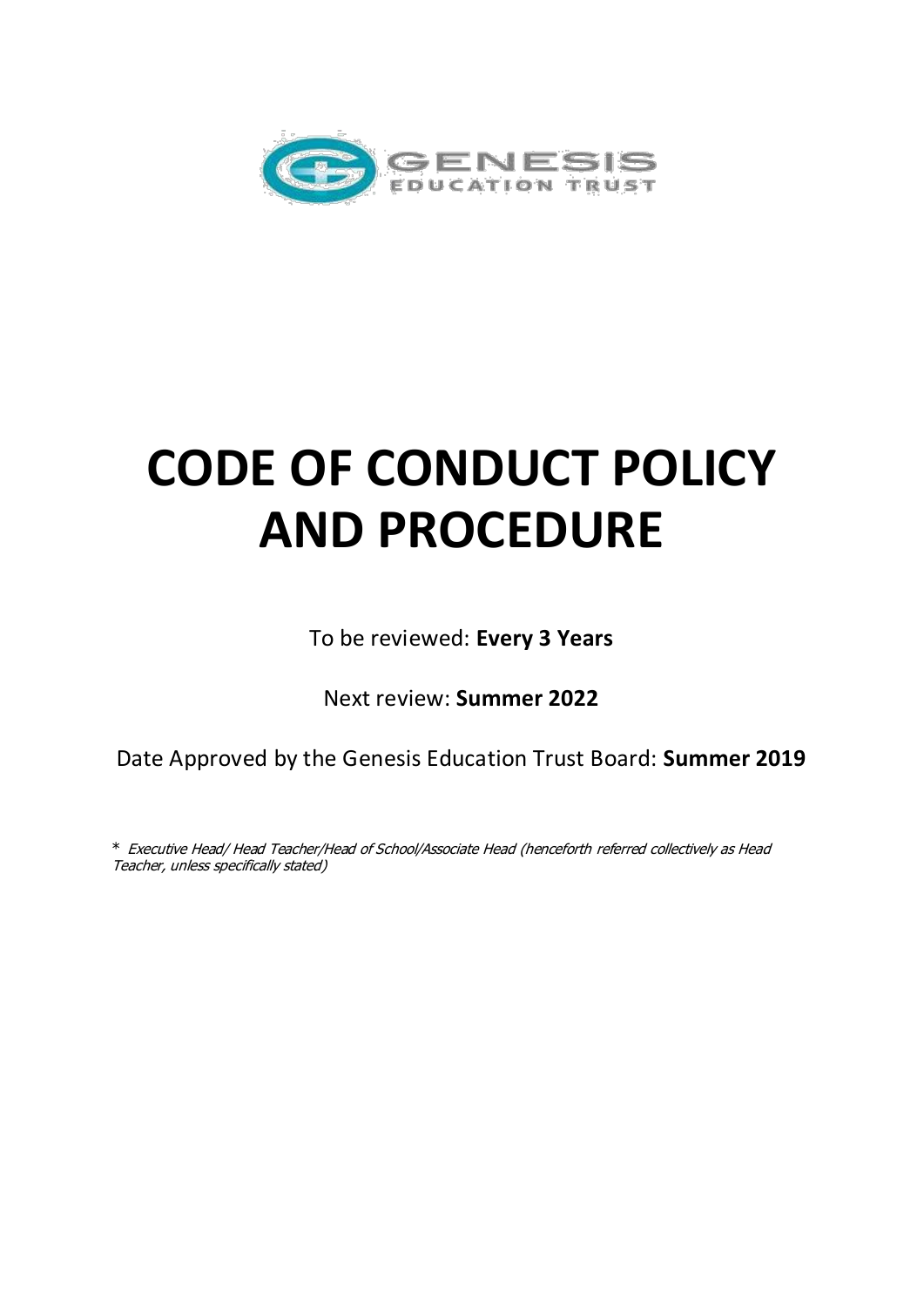# **CONTENTS**

| <b>SECTION 1:</b> | <b>OUTLINE OF THE POLICY</b>                   | Page |
|-------------------|------------------------------------------------|------|
|                   | <b>Policy Statement</b><br>Scope of the Policy |      |

# **SECTION 2: THE POLICY**

| $\mathbf 1$     | Setting an Example                                                         | 4 |
|-----------------|----------------------------------------------------------------------------|---|
| 2.              | <b>Safeguarding Pupils/Students</b>                                        | 4 |
| 3.              | <b>Equality Issues</b>                                                     | 5 |
| 4.              | Relationships & Contact between School                                     | 5 |
|                 | Staff, the Public, Parents & Pupils/Students                               | 5 |
| 5.              | Honesty & Integrity                                                        | 6 |
| 5               | Conduct outside of work                                                    | 6 |
| 7.              | Use of Personal Mobile Phones, Laptops and<br>tablets.                     | 6 |
| 8.              | Use of School Premises or Facilities for work<br>not connected with school | 6 |
| 9               | Confidentiality                                                            |   |
| 10 <sub>1</sub> | <b>Disciplinary Action</b>                                                 |   |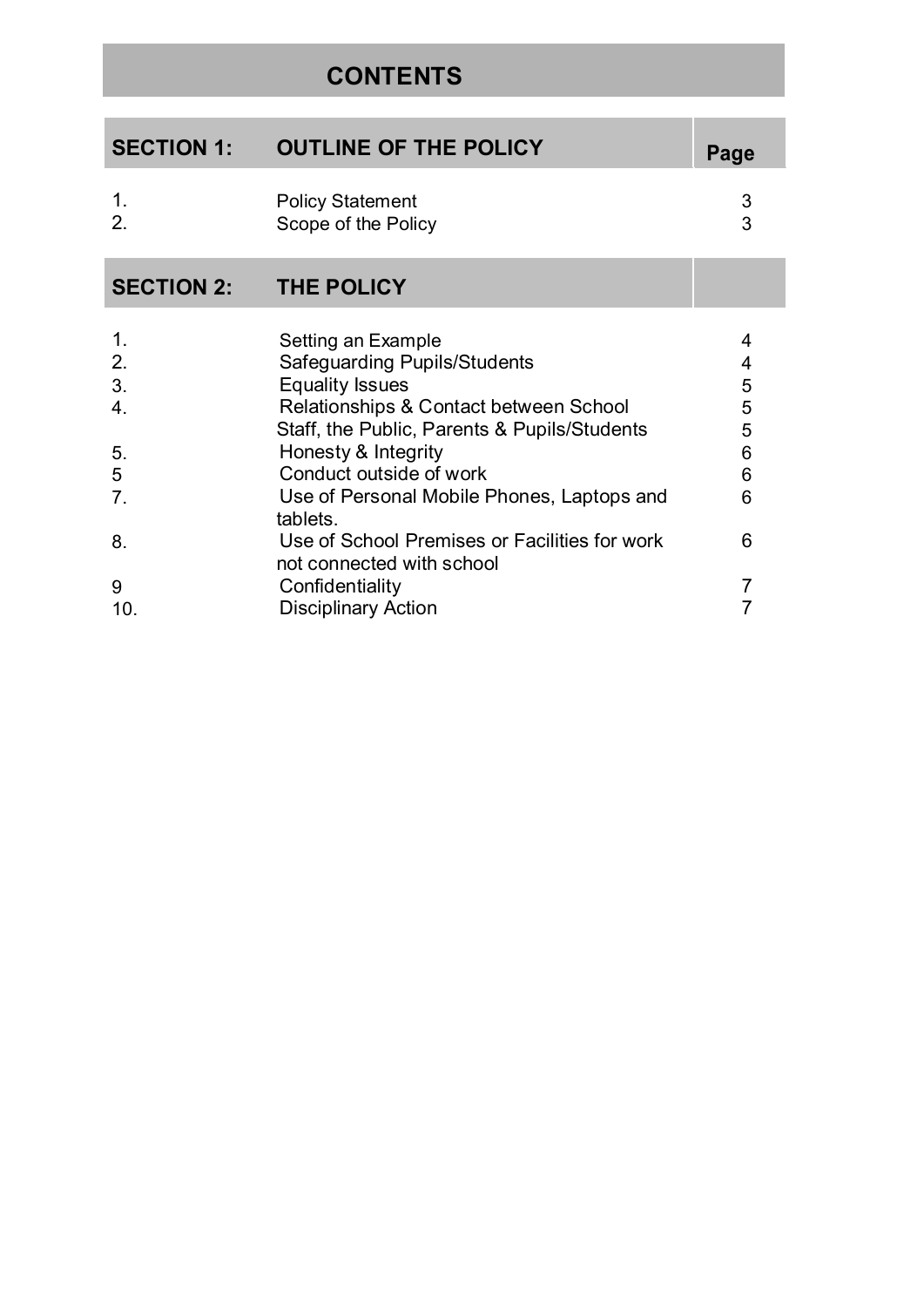# **SECTION 1: OUTLINE OF THE POLICY**

## **1. POLICY STATEMENT**

- 1.1.1 The Local Governing Body is committed to being a fair and reasonable employer and expects reasonable standards of behavior and conduct from employees. It will support employees through guidance, information, advice, training or other suitable approaches to achieve acceptable standards of behavior and conduct.
- 1.1.2 In addition to this policy, all staff employed under Teachers" Terms and Conditions of Employment have a statutory obligation to adhere to the "Teachers" Standards 2012" and in relation to this policy, Part 2 of the Teachers" Standards - Personal and Professional Conduct. (staff should also refer to the Guidance for Safer Working Practice for those working with Children and Young People in Education Settings 2015 this can be found [http://www.safeguardinginschools.co.uk/wp](http://www.safeguardinginschools.co.uk/wp-content/uploads/2015/10/Guidance-for-Safer-Working-Practices-2015-final1.pdf)[content/uploads/2015/10/Guidance-for-Safer-Working-Practices-2015](http://www.safeguardinginschools.co.uk/wp-content/uploads/2015/10/Guidance-for-Safer-Working-Practices-2015-final1.pdf) [final1.pdf](http://www.safeguardinginschools.co.uk/wp-content/uploads/2015/10/Guidance-for-Safer-Working-Practices-2015-final1.pdf).

Staff should also refer to Keeping Children Safe in Education -2018 [https://assets.publishing.service.gov.uk/government/uploads/system/uploads/](https://assets.publishing.service.gov.uk/government/uploads/system/uploads/attachment_data/file/741314/Keeping_Children_Safe_in_Education__3_September_2018_14.09.18.pdf) attachment data/file/741314/Keeping Children Safe in Education 3 Sept [ember\\_2018\\_14.09.18.pdf](https://assets.publishing.service.gov.uk/government/uploads/system/uploads/attachment_data/file/741314/Keeping_Children_Safe_in_Education__3_September_2018_14.09.18.pdf) 

## **2. SCOPE OF THE POLICY**

- 2.1 A Code of Conduct is designed to give clear guidance on the standards of behaviour all school staff are expected to observe, and the school should notify staff of this code and the expectations.
- 2.2 School staff are role models and are in a unique position of influence and must adhere to behaviour that sets a good example to all the pupils/students within the school
- 2.3 As a member of a school community, each employee has an individual responsibility to maintain their reputation and the reputation of the school, whether inside or outside working hours.

This Code of Conduct applies to:

- a) all staff who are employed by the school;
- b) employees of external contractors and providers of services (*e.g.* all agency staff and contract cleaners).

The Council of Conduct also applies to:

a) peripatetic staff who are centrally employed by the LA;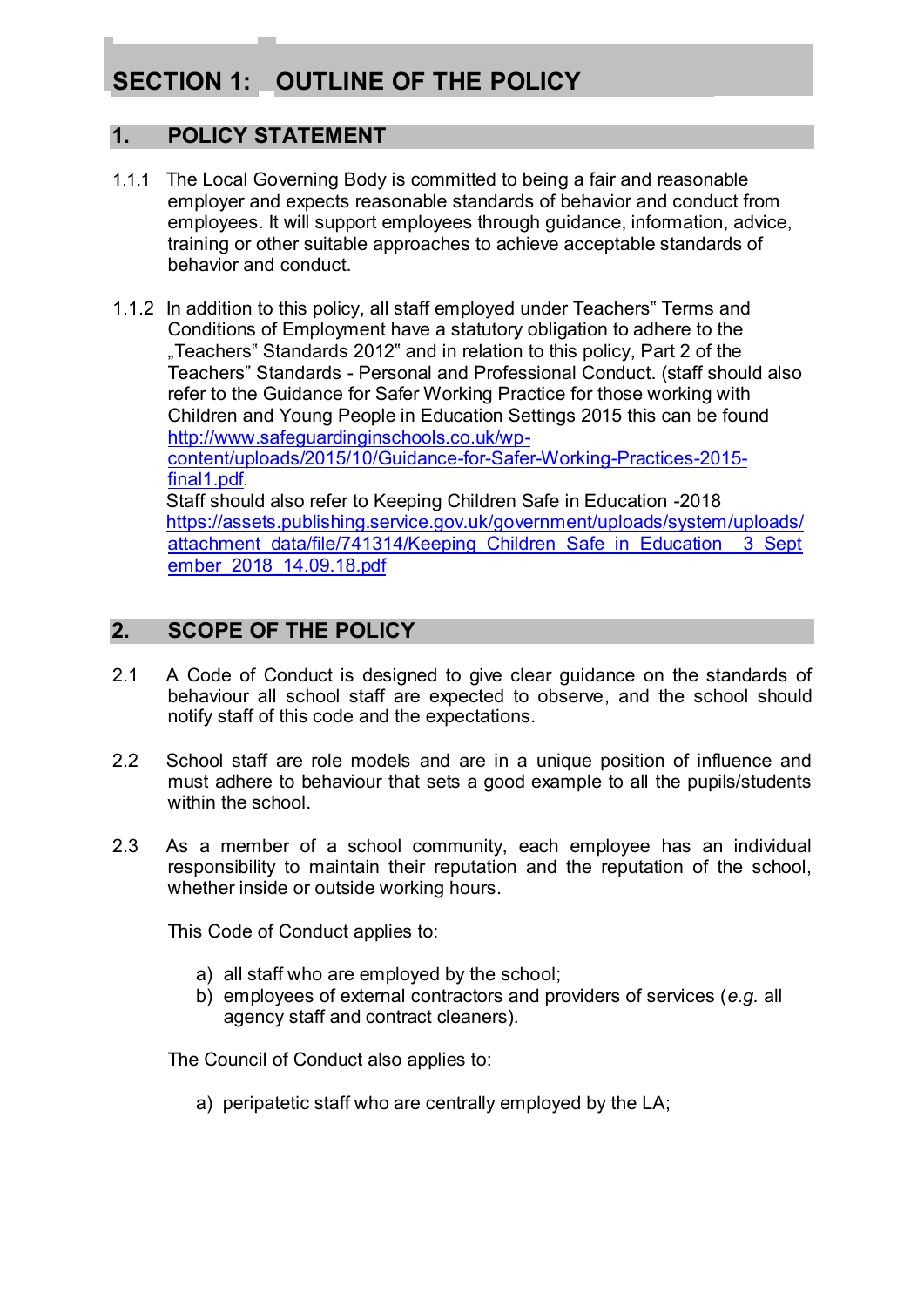# **SECTION 2: THE POLICY**

#### **1. SETTING AN EXAMPLE**

- 1.1 All staff who work in schools set examples of behaviour and conduct which may be copied by pupils/students. Staff must therefore avoid using inappropriate or offensive language at all times.
- 1.2 All staff must, therefore, demonstrate high standards of conduct in order to encourage our pupils/students to do the same.
- 1.3 All staff must also avoid putting themselves at risk of allegations of abusive or unprofessional conduct.
- 1.4 This Code helps all staff to understand what behaviour is and is not acceptable.
- 1.5 Employees should be suitably dressed for their duties and responsibilities, including the wearing of appropriate safety clothing and equipment, in accordance with all Health and Safety regulations.
- 1.6 The school wishes to promote an open environment that enables individuals to raise issues in a constructive way and with confidence that they will be acted upon appropriately without fear of recrimination.

All employees, engaged workers and volunteers are expected to bring to the attention of an appropriate leader/Governor any impropriety, deficiency in the provision of service or breach of this Code of Conduct. Where appropriate, individuals should also refer to the School"s Whistleblowing Policy, which is available from the school office.

## **2. SAFEGUARDING PUPILS/STUDENTS**

- 2.1 Staff have a duty to safeguard pupils/students from:
	- 1. physical abuse
	- 2. sexual abuse
	- 3. emotional abuse
	- 4. neglect
- 2.2 The duty to safeguard pupils/students includes the duty to report concerns about a pupil/student to the school"s Designated Safeguarding Lead (DSL) for Child Protection.
- 2.3 The School"s DSP is *St Margaret's – David Huntingford (Headteacher) St Mary's Matt O'Brien (Headteacher) St Saviour's Amir Lemouchi (Headteacher)*
- 2.4 Staff are provided with personal copies of the school"s Safeguarding, Child Protection Policy, Prevent Strategy and Whistleblowing Procedure and staff must have read these documents and ideally have received training on how to implement them.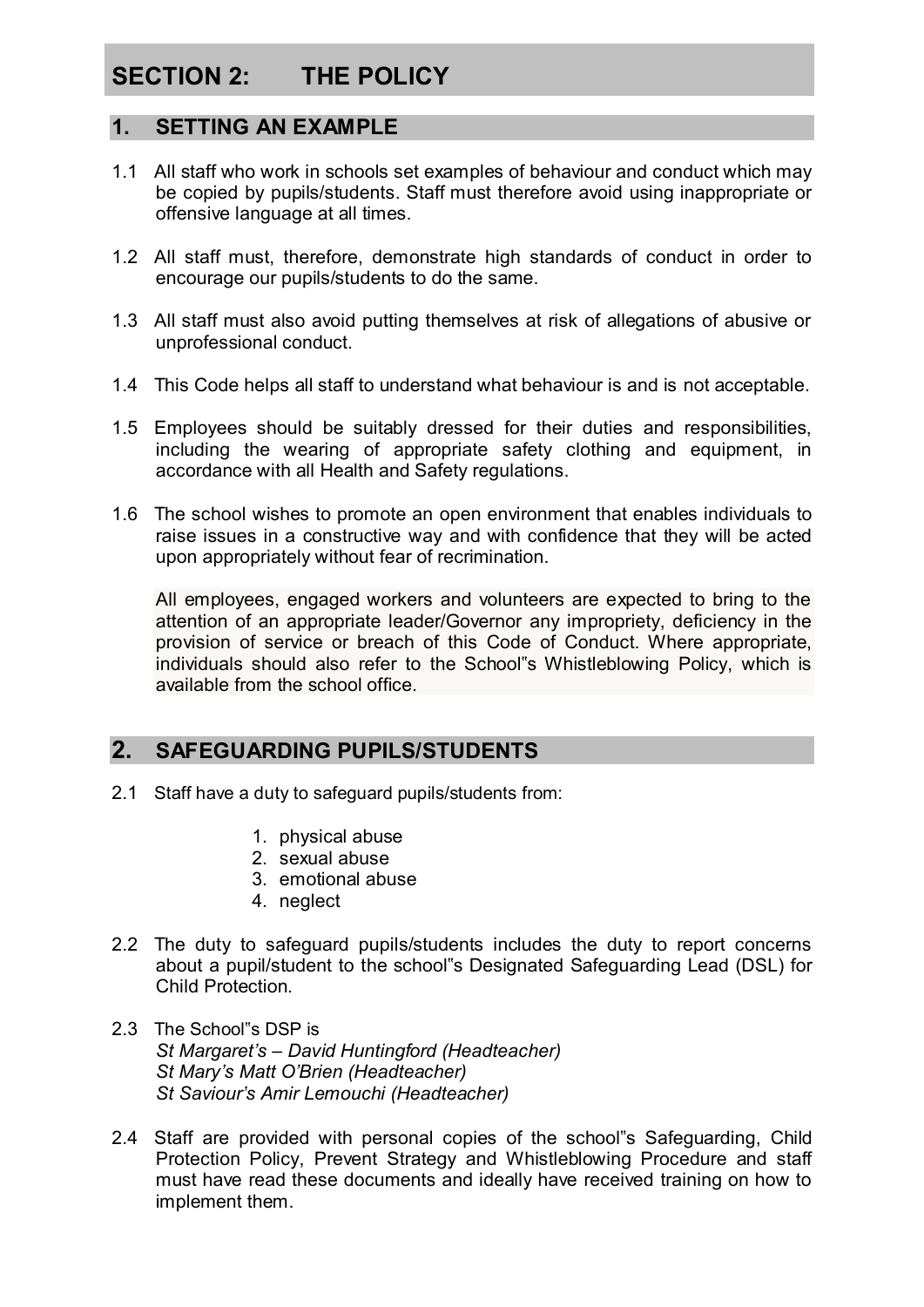- 2.5 Staff must not demean or undermine pupils/students, their parents or carers, or colleagues.
- 2.6 Staff must take reasonable care of pupils/students under their supervision with the aim of ensuring their safety and welfare.
- 2.7 Where staff have any safeguarding concerns about another member of staff their concerns must be reported immediately to the DSL.

#### **3. EQUALITY ISSUES**

- 3.1 Staff must comply with equality policies in relation to employment and their duties and responsibilities are adhered to.
- 3.2 This school will not tolerate any harassment, intimidation, unfair discrimination or victimisation, by school staff against pupils/students, colleagues, parents, governors and other visitors.

#### **4. RELATIONSHIPS AND CONTACT BETWEEN SCHOOL STAFF – THE PUBLIC, PARENTS AND PUPILS**

- 4.1 School staff should always be courteous and impartial towards all pupils/students and stakeholders. Staff must always treat pupils courteously observing proper boundaries.
- 4.2 It is the policy of the school that there will be no personal contact other than in exempted circumstances between staff and current/former pupils/students of school age up to 19 outside of school. Staff will be required to fill in the exempted circumstances form at appendix 1.

Any physical contact between adults and children of school age up to 19 or adults and children who attend the same school must be undertaken in a completely professional matter. Any such conduct may have the potential to place the adult in an extremely difficult situation. (Staff should also refer to the Guidance for Safer Working Practice for those working with Children and Young People in Education Settings 2015 this can be found [http://www.safeguardinginschools.co.uk/wp-](http://www.safeguardinginschools.co.uk/wp-content/uploads/2015/10/Guidance-for-Safer-Working-Practices-2015-final1.pdf)

[content/uploads/2015/10/Guidance-for-Safer-Working-Practices-2015-final1.pdf](http://www.safeguardinginschools.co.uk/wp-content/uploads/2015/10/Guidance-for-Safer-Working-Practices-2015-final1.pdf) Staff should also refer to Keeping Children Safe in Education -2018 [https://assets.publishing.service.gov.uk/government/uploads/system/upload](https://assets.publishing.service.gov.uk/government/uploads/system/uploads/attachment_data/file/741314/Keeping_Children_Safe_in_Education__3_September_2018_14.09.18.pdf) s/attachment\_data/file/741314/Keeping\_Children\_Safe\_in\_Education\_3\_S [eptember\\_2018\\_14.09.18.pdf](https://assets.publishing.service.gov.uk/government/uploads/system/uploads/attachment_data/file/741314/Keeping_Children_Safe_in_Education__3_September_2018_14.09.18.pdf) 

- 4.3 Correspondence received by a member of staff from former pupils/students, the public or parents should always be discussed with their Line Manager/Head teacher and filed with any response in the appropriate school records system. In the case of the Headteacher they should discuss this with the Chair of Governors.
- 4.4 All media enquiries should be referred to the Headteacher or Executive **Headteacher**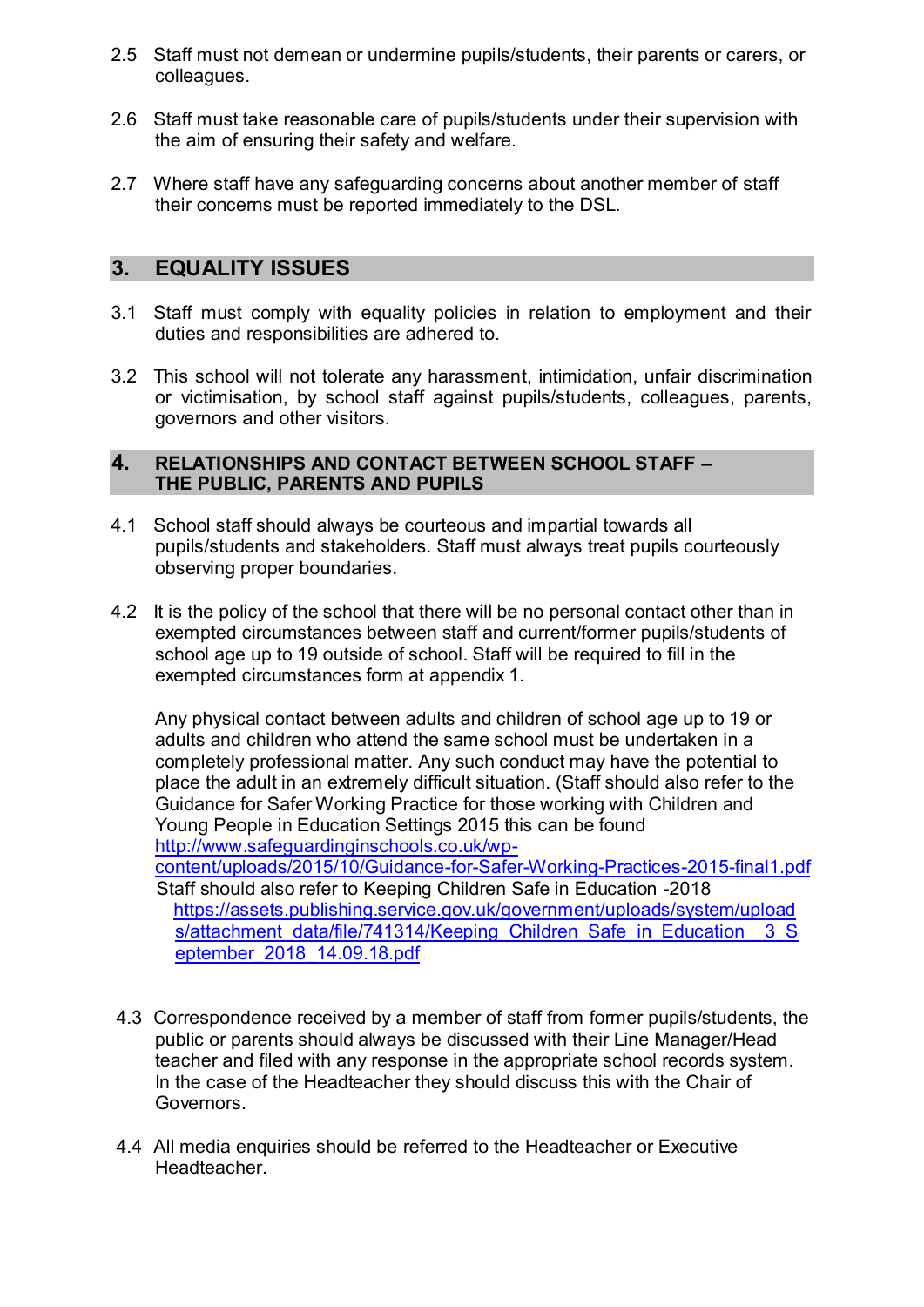## **5. HONESTY AND INTEGRITY**

- 5.1 Staff must be honest and act with integrity in their work. This includes the handling and claiming of money and the use of school property and facilities.
- 5.2 All staff must comply with the Bribery Act 2010. For further information see the Council"s Anti-Fraud and Corruption Policy Bribery Policy.
- 5.3 Gifts from suppliers or associates of the school must be declared to the Headteacher, with the exception of "one off" token gifts from students or parents. Personal gifts from individual members of staff to students are generally inappropriate and could be misinterpreted. It is advisable to discuss this with your Line Manager or Headteacher before giving a personal gift to any pupil/student. In the case of the Headteacher they should discuss this with the Chair of Governors.
- 5.4 Staff must ensure that they use public funds and assets entrusted to them in a responsible and lawful manner. They should strive to ensure value for money for the school and must notify the Headteacher (or the Chair of Governors) of any actual or potential unlawful decisions or expenditure or any other financial irregularity.
- 5.5 All employees are required to be aware of and comply with the provisions of the School"s Anti-Fraud and Whistle Blowing Policy Statements, which form part of this Code of Conduct and are available on the hub and in the School"s office.

## **6. CONDUCT OUTSIDE WORK**

- 6.1 Staff must not engage in conduct outside work which could seriously damage the reputation and standing of the school or the employee"s own reputation or the reputation of other members of the school community.
- 6.2 In particular, criminal offences which involve violence or possession or use of illegal drugs or sexual misconduct are unacceptable. Staff cautioned for, charged or convicted of a criminal offence following their appointment to the post must disclose/report this to the Head Teacher or in the case of the Head Teacher the Chair of Governors. *Consideration will then be given to the effect of the charge or the conviction and the suitability of staff to do the job*
- 6.3 Staff may undertake work in addition to School work with the agreement of the Headteacher or in the case of the Headteacher the Chair of Governors, provided that it does not conflict with the interests of the school. Staff must ensure that they have filled out a declaration of interest form (see appendix 2 and 3). Where staff wish to undertake work during school time and this meets the needs of the school this must be authorised and agreed by the Headteacher or in the case of the Headteacher the Chair of Governors.
	- 6.4 It is not appropriate for staff to have social contact with current or former pupils of the School that is not declared to the Headteacher or in the case of the Headteacher the Chair of Governors.
- 6.5 Staff must not engage in any use of social network sites which may bring themselves, the school, school community or employer into disrepute.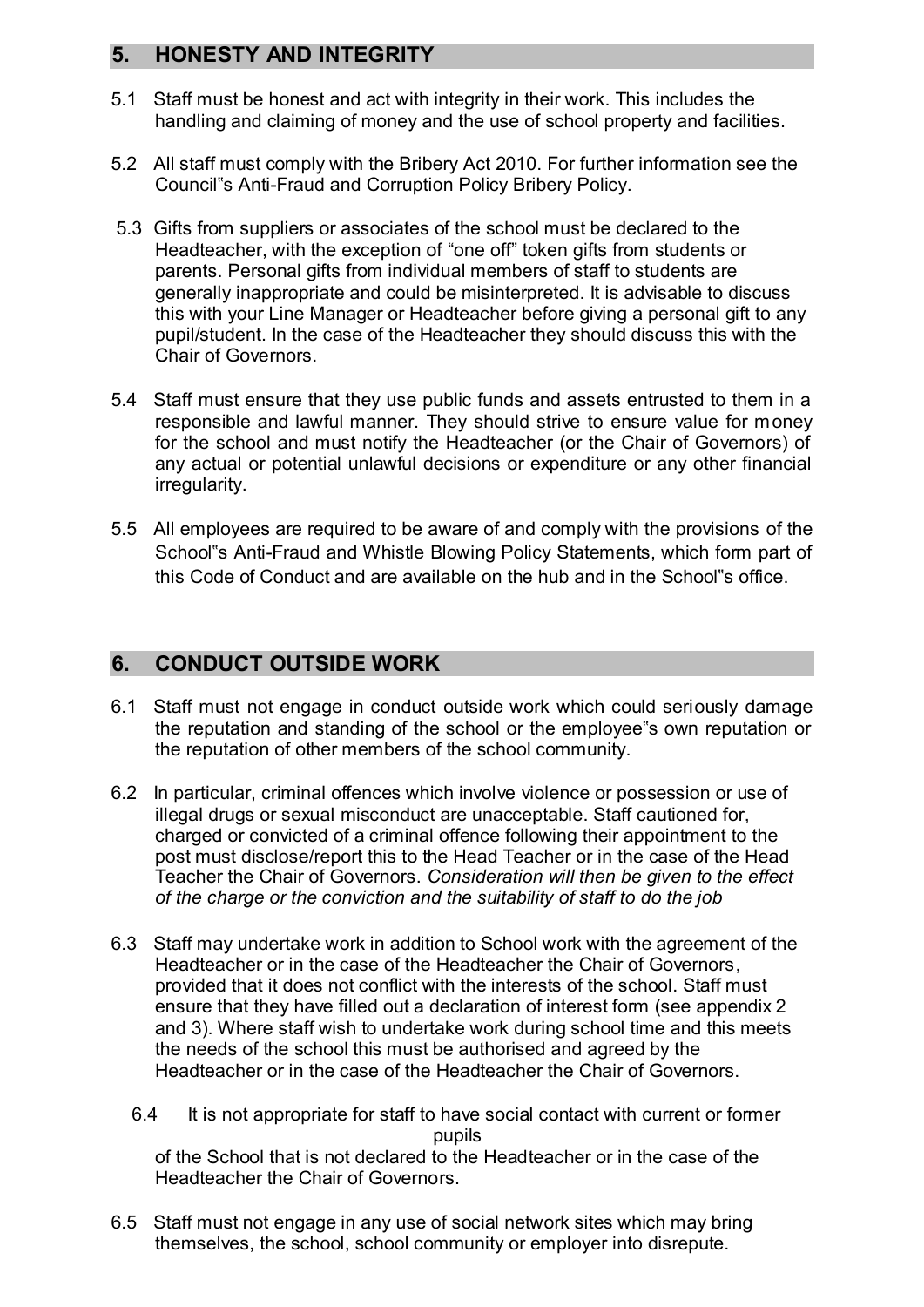## **7. USE OF PERSONAL MOBILE PHONES, LAPTOPS AND TABLETS**

- 7.1 All staff are normally required to place any personal equipment capable of photographing children in a locked drawer/locker and such items should not normally be taken into the classroom. Such personal equipment is not to be used at any time, unless agreed by the head teacher, during contact with pupils/students.
- 7.2 Individual schools should set out in writing their own expectations of the use of this equipment by staff and should review this in line with the agreed procedures.
- 7.3 If there is a requirement in the teacher"s role to take photographs of or record children for school purposes this must be carried out using school equipment that will be provided and with the agreement of the head teacher and in line with the agreed school procedures. Under no circumstances should personal equipment be used to photograph and record children.

#### **8. USE OF SCHOOL PREMISES OR FACILITIES FOR WORK NOT CONNECTED WITH SCHOOL**

- 8.1 School staff must not use the school"s premises or facilities for activities which are not connected with their employment at the school, without agreement from the head teacher or governing body. This includes the personal use of the school email, telephones, computers, photocopiers, or other equipment.
- 8.2 Internal email systems and school computer equipment should always be used in accordance with the appropriate school policies.

#### **9. CONFIDENTIALITY**

- 9.1 Where staff have access to confidential information about pupils/students or their parents or carers, staff must not reveal such information except to those colleagues who have a professional role in relation to the pupil/student.
- 9.2 All staff are likely at some point to witness actions which need to be confidential. For example, where a pupil/student is bullied by another pupil/student (or by a member of staff), this needs to be reported and dealt with in accordance with the appropriate school procedure. It must not be discussed outside the school, including with the pupil"s/student"s parent or carer, nor with colleagues in the school except with a senior member of staff with the appropriate role and authority to deal with the matter.
- 9.3 However, staff have an obligation to share with their manager or the school"s DSL any information which gives rise to concern about the safety or welfare of a pupil/student. Staff must **never** promise a pupil/student that they will not pass on information that they are told by the pupil/student.